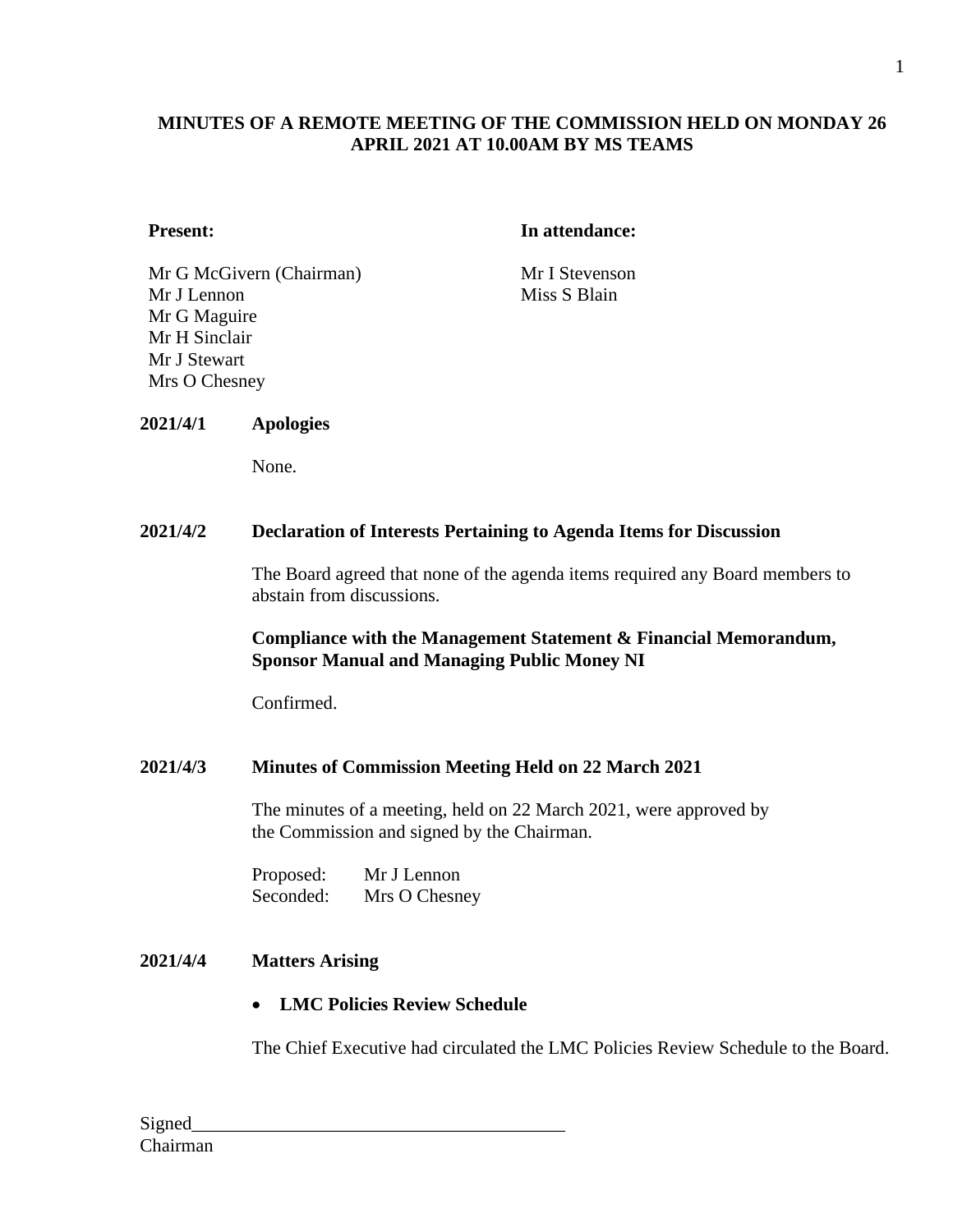**Action Point:** The Board agreed to continue the 3 yearly review of policies unless there was a statutory or regulatory requirement to review a policy earlier.

# • **ARAC Minutes 24 March 2021**

A copy of the minutes of the ARAC meeting held on 24 March 2021 had been circulated to the Board.

The ARAC Chairman advised the final Internal Audit Report 2020-2021 had recorded a "satisfactory" opinion and that the External Audit Strategy 2020-2021 had been approved. This audit is due to commence on 4 May 2021.

## **2021/4/5 Chairman's Report**

The Chairman updated the Board on a number of current issues affecting LMC and the red meat industry and his participation in a series of meetings and events since the last meeting of the Board.

- Partnership Meeting with DAERA This was really a rebooting of the discussions which had been delayed by Covid pandemic.
- LMC Staffing The Board discussed the current structure and how to reduce the pressure on the staff.

**Action Point:** The Board agreed that the Chief Executive can recruit for a new position to relieve the pressure in the Industry Development Manager's role.

**Action Point:** The Board also agreed to give the Chairman and Chief Executive flexibility to decide how to provide an acknowledgement to staff for their continued contribution to LMC.

#### **2021/4/6 Chief Executive's Report**

In advance of the meeting the Chief Executive had circulated a report relating to this section of the meeting.

• **Business Plan 2021-22**

The Chief Executive reported that new FQAS membership and throughput fees have been agreed with the industry. A new business plan and budget is being developed to incorporate the new fee rates.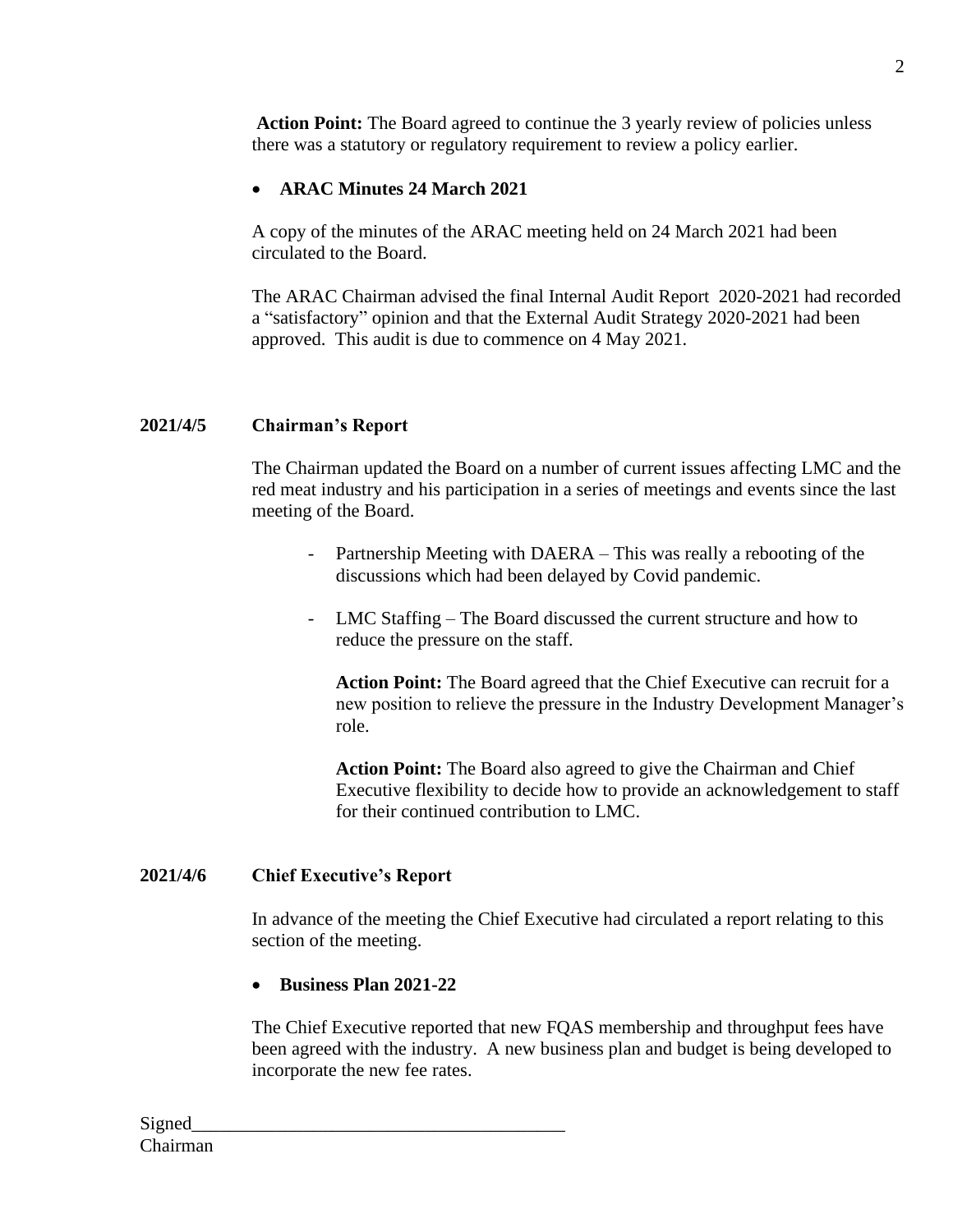**Action Point:** A draft business plan and budget will be available for the next Board meeting.

# • **Livestock Genetics**

The Chief Executive updated the Board on a recent meeting of the working group to consider an Outline Business Case for the project. The consensus is that DAERA is keen to move it forward this year.

# • **Grass Fed Beef & PGI Update**

The Chief Executive updated the Board on the discussions held separately with Bord Bia and DEFRA.

# • **Staffing Situation**

See 2021/4/5 Chairman's Report.

• *Withheld – Commercially Sensitive*

# **2021/4/7 FQAS Industry Board Update**

The minutes of the meeting held on 18 March 2021 had been circulated to the Board.

# **2021/4/8 Climate Change Bill/s Update**

The UFU paper which provided a comparison between the two proposed climate Change bills had been circulated to Board members. The Board agreed that it was an excellent document and it was good to see that the red meat and wider agri-food industry was pulling together on this important issue. There is a fear that the decision to progress with the Private Members Climate Change Bill at the Assembly will be political and not evidence based.

# **2021/4/9 LMC Board Self-Assessment 2020-21**

The Board completed the self-assessment document at the meeting.

## **2021/4/10 Risk Management/Health & Safety**

Nothing to report.